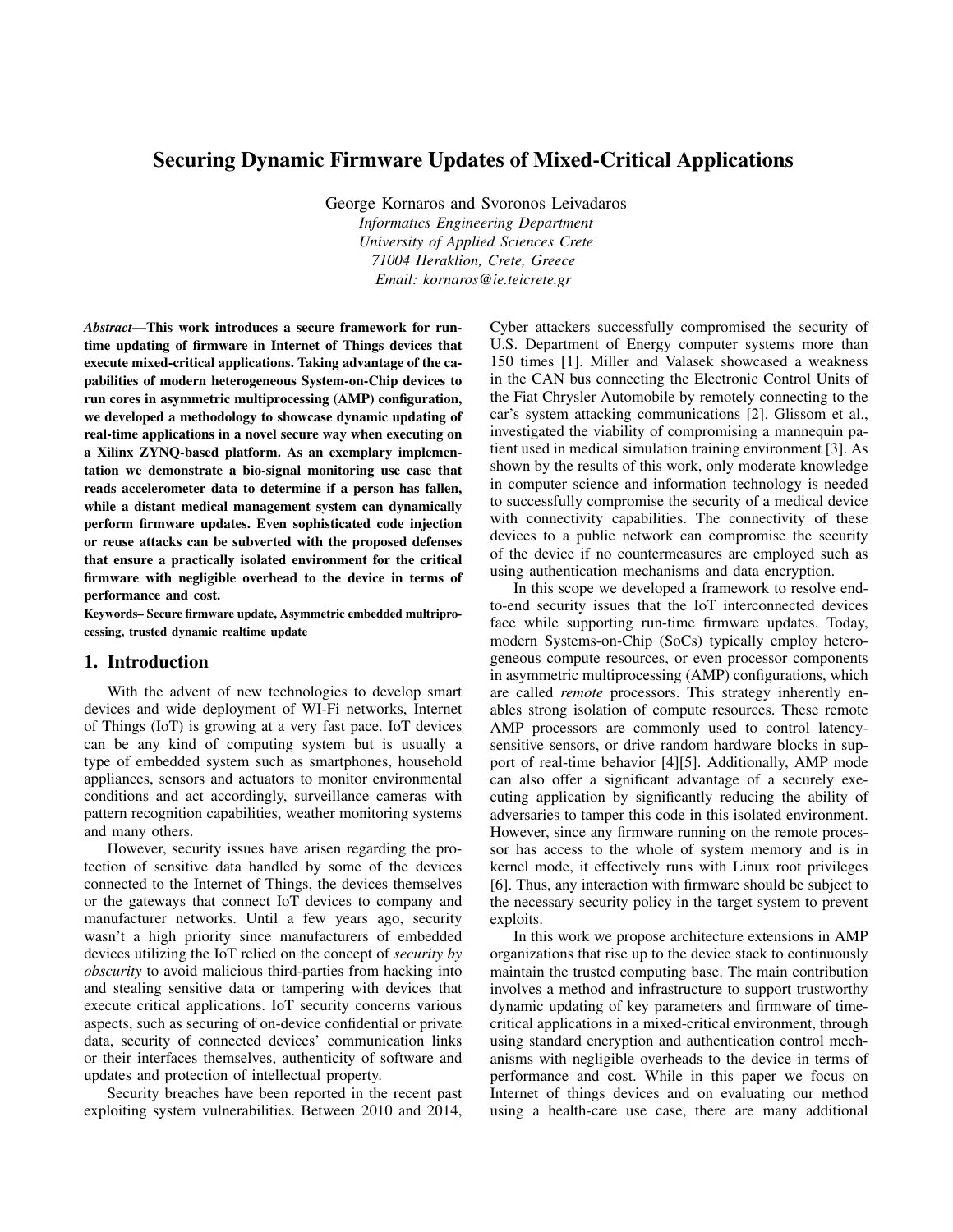application areas, e.g. in cloud computing.

## 2. Related Work

Many academic researchers and information technology companies have released studies on security issues of IoT. Sachin Babar et al. [7]analyze the issue of security in IoT. They divide attacks/security breaches that an IoT device may receive, into categories. They go through the necessary security principles that a system needs to implement to ensure secure operation and data protection. Rolf H. Weber [8] covers the new security challenges that the emergence of IoT has brought with it. He outlines the requirements that a IoT-based system must meet and describes the legal and legislator aspect of the IoT.

Mentor Graphics has released the Mentor Embedded Multicore Framework (MEMF) [9], a commercial multicore system development framework based on the OpenAMP that allows embedded system developers to deploy multiple operating systems and applications across homogeneous or heterogeneous multicore processors. Xilinx has released works [26][29] describing principles and configurations that developers should adopt on their products to ensure secure booting and operation of an embedded system, but with no uptake. While hardware-supported Trusted Execution Environments (TEE) using TI's M-shield [10] and ARM Trustzone [11] are widely deployed today, they are typically constrained in terms of code and data memory. For instance SSL/TLS control is hardly performed within TEE due to resource constraints.

Intel's TXT extensions [12] provide a measured and controlled launch of system software that will then establish a protected environment for itself and any additional software that it may execute. Similarly, Trusted Computing Group (TCG) [13] defines a Root of Trust for Measurement (RTM) that executes on each platform reset; Further, TCG defined Dynamic Root of Trust Measurement in Trusted Computing systems in its specification as a technology for measured platform initialization while system is in running state. Flicker [14] and Trust Visor [15] are solutions that implement DRTM. In synergy with these technologies we propose hardware assisted methods that also remove the slow Trusted Platform Module hardware from the systems' critical path.

Researchers have also proposed hardware memory protection schemes for low-cost devices [16]. These can be programmed in software, while they allow flexible management of memory and peripheral I/O regions without burdening the CPU. However, Trustlite requires all software components to be loaded and configured at boot time, while our proposal supports dynamic secure updates.

To secure embedded devices against software vulnerabilities various works offer efficient solutions mostly in OS level, such as BINtegrity [17], which addresses mitigation of memory corruption attacks. However, it requires kernelbased runtime support resulting in OS overheads, and hence it is hardly useful in real-time critical applications. C-FLAT [18] is a mechanism that allows precise verification of an application's control flow to detect attacks on embedded systems that are increasingly deployed in safety-critical infrastructures. To achieve application isolation, virtualization is widely adopted where the security critical point is the hypervisor and its sensitivity to attacks [19][20]. Thus, the hypervisor must be part of the Trusted Computing Base (TCB), with reduced interactions and commonly require significant hardware support to perform efficient resource distribution and isolation. Complementary to such solutions, but with reduced requirements in costs, we support isolated environment and authentication when updating a critical application or when distant communication with a critical application is conducted. Our contributions focus in avoiding system calls with non-encrypted information among "normal" and "secure" worlds (e.g. in ARM-based TEE) and in avoiding resulting derived keys to live in normal user-space RAM.

## 3. Preliminaries in Security Concerns

To tackle the aforementioned security issues we developed a framework to process and isolate sensitive data on an embedded IoT device and most importantly to support dynamic firmware updates in a secure and trustworthy way. In general, the input and output data during the operation of a system can be categorized in three types of data that need to be secured:

- Data sent remotely from a distant device to our host device (Transmitted Data)
- Data transferred using memory-to-processor and processor-to-processor links (Processed Data)
- Data stored in storage medias used for the operation of a device (Stored Data)

The reason we classified our data is because different types of data need different methodologies to secure. Transmitted data need to be encrypted before sent to a device in order to prevent man-in-the-middle attacks. To this end in our framework the connection between the devices uses SSH-based authentication and authorization to send out updates and new thresholds from the distant management system to any bio-metric device. Initially, data to send are encrypted by using the AES encryption algorithm with a key available only to the distant management system and to the bio-metric device. Finally, the received message to the device is decrypted and also authenticated by using an HMAC algorithm.

Processed data (with potential associated properties of deadlines in their processing or authenticity/integrity) need to be isolated from the data handled by a conventional OS. For this reason we used the OpenAMP framework [11][12] to develop a system running in Asymmetric Multi-Processing mode to allow one processor to run a Linux system and another processor to run Real-Time applications handling sensitive data.

Stored data should be stored encrypted and only decrypted when we need them in our applications. Sensitive data in our system cannot be accessed by non-legitimate users.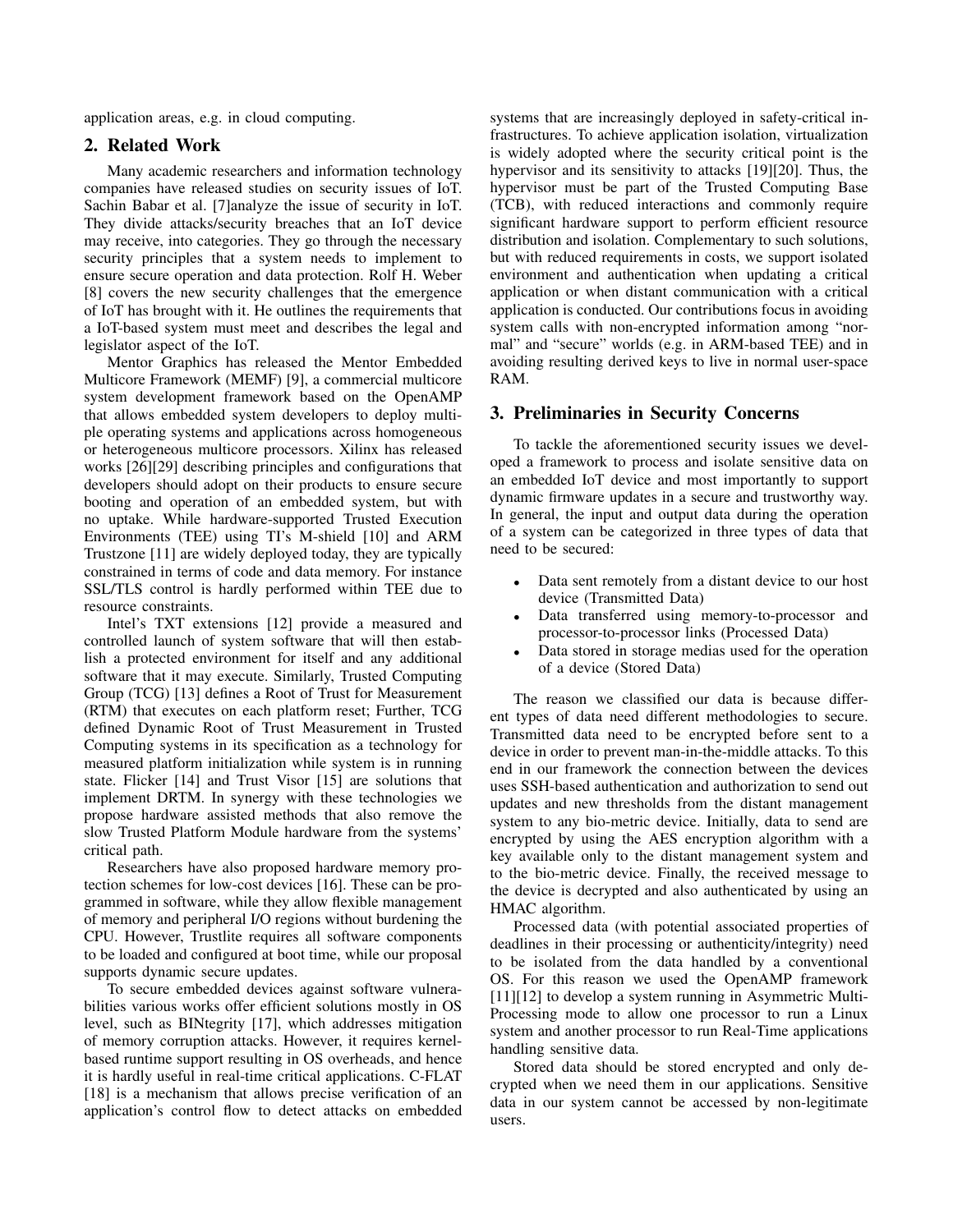## 3.1. Threat Model

We consider an infrastructure of networked nodes, where each node consists of a low-end microcontroller. These nodes can be subject of attacks that aim at executing unauthorized privileged code. The attack can include injection of malicious code or escalation of the privilege level of user space binaries. Since our nodes support dynamic updating of parameters of the critical soft (or even hard) real-time firmware, or updating of the firmware itself, we also consider man-in-the-middle attacks and adversaries that attempt to impersonate a trusted distant infrastructure manager. Our system can prevent the damage that can result from having a compromised OS, a hijacked communication link, or unauthorized firmware credentials. Encrypted data, encryption keys that are typically stored in volatile memory (DRAM) are also vulnerable to unauthorized hacking, warm or coldboot attacks [21]. Our proposed method enables dynamic firmware updates in a secure way, without the need to design tamper detection and scrubbing circuits for protection against such type of attacks. Even if the adversary has full knowledge of the application's memory layout and has full control over the program's stack and heap to inject new return addresses (i.e., return oriented programming [30]), we show that in our framework the firmware can still run in a secure isolated memory space. In this work we consider cache-based timing attacks out the scope, or side-channel attacks such as differential power analysis or differential electromagnetic analysis.

## 3.2. Use Case

We evaluate our framework through implementing a Biosignal Monitoring and Remote Medical Management System, which allows us to run software on devices equipped with tri-axial accelerometer sensors that can detect falls. In addition, this system implements a distant management and updating system that allows an authorized individual such as a doctor to update critical parameters of the bio-metric device, e.g. the accelerometer thresholds which determine the device's fall detection sensitivity (and alert indications triggered by a fall).

The algorithm used to detect falls is described by Y.He et al. [22]. This algorithm extracts three key values from tri-axial accelerometer data and compares these values with specific thresholds in order to detect activity levels of individuals and whether someone has fallen or not. The three key values are:

- Signal Magnitude Area (SMA): describes the degree of change of human motion at any given time (sample). High values indicate sudden change in motion
- Signal Magnitude Vector (SMV): describes the vector sum of acceleration a person feels in at any given time (sample). High values indicate high total acceleration
- Tilt Angle (TA): describes the angle of the person in degrees at any given time (sample)

The application reads samples in discrete time intervals. The discrete equations that compute these values for the i-th sample of a data set follow.

$$
SMA_i = \frac{1}{i} \left( \sum_{u=1}^{i} |x_u| + \sum_{u=1}^{i} |y_u| + \sum_{u=1}^{i} |z_u| \right) \tag{1}
$$

$$
SMV_i = \sqrt{{x_i}^2 + {y_i}^2 + {z_i}^2}
$$
 (2)

$$
TA_i = \arcsin\left(\frac{y_i}{SMV_i}\right) \tag{3}
$$

In order to detect a fall, we compare each sample from our data with a specific threshold value. If, for a given sample, all three key values exceed a certain threshold, it is assumed that the person wearing that device has fallen.

In our application, the three types of data in regard to the classification are:

- New thresholds for the fall detection algorithm (Transmitted Data)
- Accelerometer data being read and processed to deduce whether a person has fallen or not (Processed Data)
- The accelerometer data and threshold values, stored in files for emulation or bookkeeping reasons (Stored Data)

## 4. System Architecture and Implementation

We developed the fall-detection application in a Zynqbased Zedboard platform. The Zynq Z7020 SoC on the Zedboard contains a dual-core 667MHz ARMv7 32b Cortex-A9 CPU with a NEON SIMD unit along with a 53.2K LUT, 220 DSP-block, 560 kB BlockRAM FPGA connected over AXI port rated at 800 MB/s. The Zynq processing system runs Petalinux [28] using a version 4.0.0 Linux kernel in an Asymmetric MultiProcessing (AMP) configuration.

In an AMP configuration, the processors are assigned their own memory regions, which allows data isolation. An inter-process communication (IPC) protocol is important for exchanging info between the different processors of the AMP configuration as shown in figure 1. The device running in AMP mode uses a Master-Slave communication model, in the sense that one processor or cluster of processors (the master) is responsible for managing the life cycle of the other processor or cluster of processors (the slave/s).

The OpenAMP framework utilizes two key components to establish an AMP configuration, the Remoteproc framework[23] and the RPMsg framework [24]. The remoteproc framework allows a master processor to control (power on, load firmware, power off) the remote (slave) processors while abstracting the hardware differences. The RPMsg protocol is a virtio-based shared memory protocol for inter-process communication. It uses a shared buffer to allow exchange of data between two processors. Currently the maximum size of the buffer's size is limited to 512 bytes. We implemented the AMP configuration of the system by using the OpenAMP framework [25][27] to run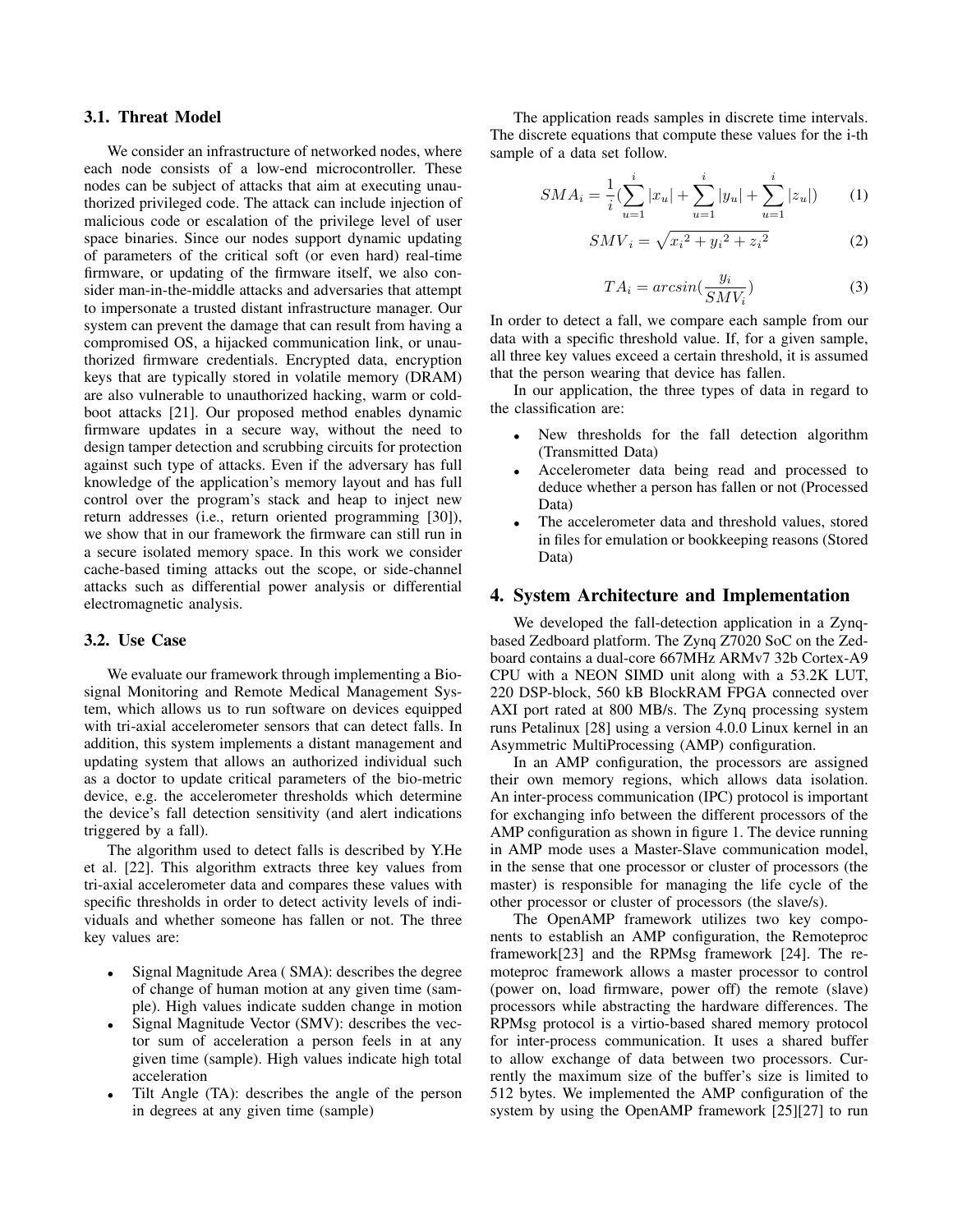

Figure 1. Architecture layout of the Zedboard-based system running in AMP mode; off-chip QSPI Flash stores the first and second stage boot loaders along with the kernel.

Linux on one processor of the Zedboard for non-critical applications and the bio-metric processes needed to detect a fall on the other processor. Petalinux was configured to operate the Zedboard in AMP configuration while also enabling RPMsg and remoteproc modules, and we included the Dropbear/SSH package to enable secure file transmission between Remote Management System and the Zedboard platform.

#### 4.1. AMP Linux/Baremetal System Architecture

CPU0 loads Linux from the rootfs partition of the SD card and is responsible for booting CPU1 and loading the remote monitoring application and handling basic I/O operations that allow CPU1 to read a file. CPU1 is responsible for reading the accelerometer data, for running the fall detection algorithm and printing the data on the console output. CPU1 and CPU0 have access to different parts of the system memory. The segregated allocation of memory to our processors allows us to deny access of one processor to the memory assigned to the other, thus isolating and protecting the sensitive data and software running on CPU1 from the non-critical applications running on Linux on CPU0.

Both processors use a small amount of shared memory defined by the RPMsg protocol, a virtio-based inter-process communication protocol that the OpenAMP framework uses to facilitate data transmission between CPU0 and CPU1 in kernel space. This shared memory is used to perform firmware updates transferring the thresholds from the master monitor application part running on CPU0 to the remote monitor application running on CPU1. The accelerometer data are typically read directly by the CPU1 from the accelerometer peripheral sensors. However, we emulated this process by feeding data to the CPU1 through the RPMsg channel.

CPU0 uses the *remoteproc* protocol to boot CPU1 and load the remote monitoring application. After CPU0 initializes CPU1, CPU1 runs the remote monitoring application on the memory and returns a name service back to CPU0. Next, the master application allocates the RPMsg buffer for shared memory and uses the name service as an identifier to link the two processes. Basic I/O operations executed by the remote processor will be carried out by the master processor and their data will be written on the RPMsg device and read by CPU1.

In practice, the device is activated, i.e., the fall detection process begins when the middle button on the Zedboard is pressed. Initially, the three threshold key values are retrieved by requesting the encrypted *thresholds.txt* file stored in the filesystem. CPU1 then copies the ciphertext to its allocated memory and then decrypts the ciphertext using the same private key used when the data was encrypted on the distant management system. The application reads pre-sampled triaxial accelerometer data which are stored in text files in the following format:

-0.795;9.87;0.393 -0.804;9.84;0.373  $-0.804;9.8...$ 

where each line is one sample and the ';' symbol is used to split each sample to three separate values. Each value is the acceleration measurement in the X, Y, Z axis respectively.

These custom values, which are actually accelerometer data captured in a file, are stored in the root home directory of the Linux system running on CPU0 of the Zedboard. The remote application requests the accelerometer data located in the filesystem of CPU0. After reading the data, the remote application enters a loop, where a monitoring process is activated by calling the fall detect() function. The result is printed in the console through the RPMsg buffer. We can dynamically update the algorithm thresholds using the distant management service that we developed (as shown in Fig. 2). The new thresholds take effect after decryption and successful authentication.



Figure 2. Distant medical management system layout

#### 4.2. Medical Management System Architecture

The distant management system can be any Linux-based operating system with the SSH package installed. For this implementation we used the development host machine as the distant medical manager. Because we included the Dropbear/SSH package on the Zedboard GNU/Linux OS when we configured our Petalinux project, we are able to establish a secure shell connection to remotely manage the device.

We developed an automated way (via scripting commands) that allows an authorized user to input new SMA, SMV and TA thresholds. The new thresholds are then parsed to a thresholds.txt file, which is signed by the OEM by adding an HMAC digest. It is then encrypted using the AES algorithm, and sent to the device through using the SSH protocol. This is the file that the remote application on CPU1 opens when it needs the thresholds for the fall detection algorithm. Notice, that authentication services may be supported by the medical manager and not by the manufacturer.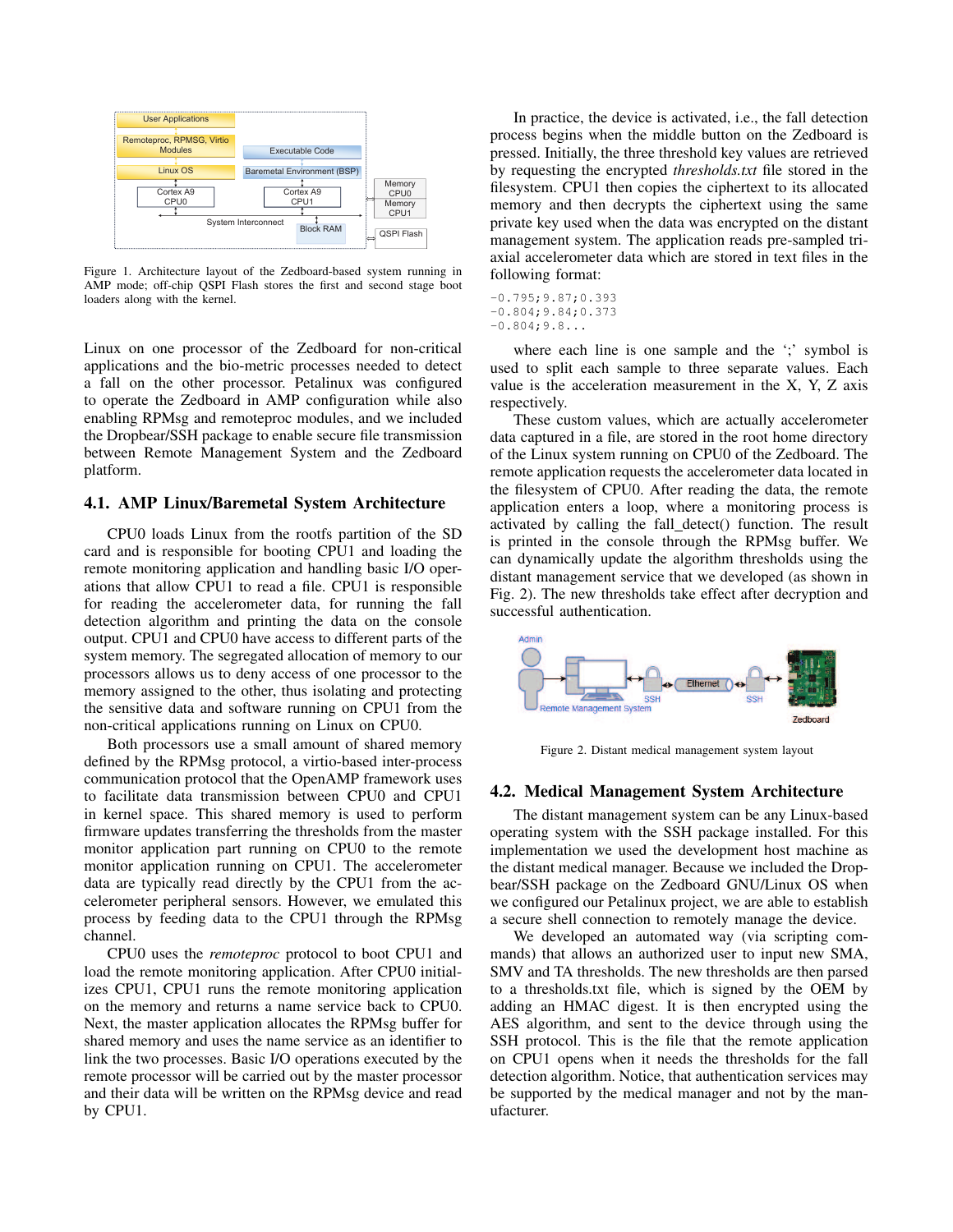To use the thresholds, CPU1 uses the same private key, which was used to encrypt the thresholds file on the server, to decrypt the file. Then, CPU1 uses the plaintext created to generate an HMAC digest which is then compared to the original generated digest in order to detect whether someone tampered with the data during transmission.

The thresholds update functionality can run concurrently with the fall detection application. Thus, no system reset is needed since the new thresholds take effect immediately.

## 5. System Operation

When the development board boots from the external QSPI Flash (figure 1), u-boot initializes the AES encryption key and the HMAC key on an internal BRAM inside the programmable logic. While secure booting is supported in Xilinx Zynq-based platforms<sup>1</sup>, the zedboard does not support encrypted bitstream programming. Only CPU1 has immediate access to this BRAM and uses these private keys when a critical parameters update is applied. The same keys are used on the distant management system (provided by the manufacturer) to ensure the secure update of the thresholds.

We run the fall detection algorithm using the middle push button on the Zedboard to initiate the process. The console output of the device reports as follows in Figure 3.



Figure 3. Output report of fall-detection application

#### 5.1. Distant Management System Operation

After verifying the fall detection application functions correctly while providing a predictable timing behavior (since it is executed in CPU1), we executed the Remote Management Service on the Distant Development Machine (Fig. 2) to dynamically alter the thresholds. Figure 4 depicts the console output of the thresholds update service.

Figure 5 shows the flow diagram that describes the steps required to perform the transmission of the new thresholds in order to ensure the confidentiality and integrity of the data. The distant management system transmits the update packet to the device manufacturer to generate the HMAC, which in turn is encrypted in order to remotely perform the firmware update. The device contains the secret key originally set by the manufacturer which is needed to authenticate the firmware updates. Hence, when the new update packet is received initially it is decrypted using the secret key that is shared between the distant manager and the device and then the decrypted data are authenticated.



Figure 4. Output report of threshold update service

An incoming update operation cannot be tampered since the encryption keys are only accessible by the remote processor (CPU1); essentially, CPU0's memory map does not include the secret storage in the programmable logic. Essentially, the Operating System on top of CPU0 has no insight whatsoever of any resource located inside the programming logic. If a man-in-the-middle interferes, or a violation is attempted by an unauthorized-untrusted application that runs on CPU0, then the update packet that is delivered to CPU1 is just discarded.



Figure 5. Flow diagram of the threshold update procedure

After multiple attempts to send unauthorized packet updates to CPU1 we rerun the fall detection application on the Zedboard without resetting the system, but only a single trusted update is validated and the algorithm thresholds changed. Figure 6 depicts the validation result. The thresholds take effect immediately after authentication, causing the fall detection algorithm to avoid detecting a fall.

The decryption and authentication algorithm of the thresholds costs 410  $\mu$ sec for the Cortex-A9, while the falldetection algorithm requires more than 36 msec to provide a decision. To accommodate for other use-cases the authentication process should not be a burden to the time constraints of the time critical application. Thus, we integrated a SHA-256 hardware engine, accessible only by the CPU1. The SHA-256 accelerator implements the standard SHA algorithm, defined in the national institute of standards

<sup>1.</sup> through using the battery-backed RAM or the eFUSE array (an on chip one time programmable (OTP) non-volatile memory)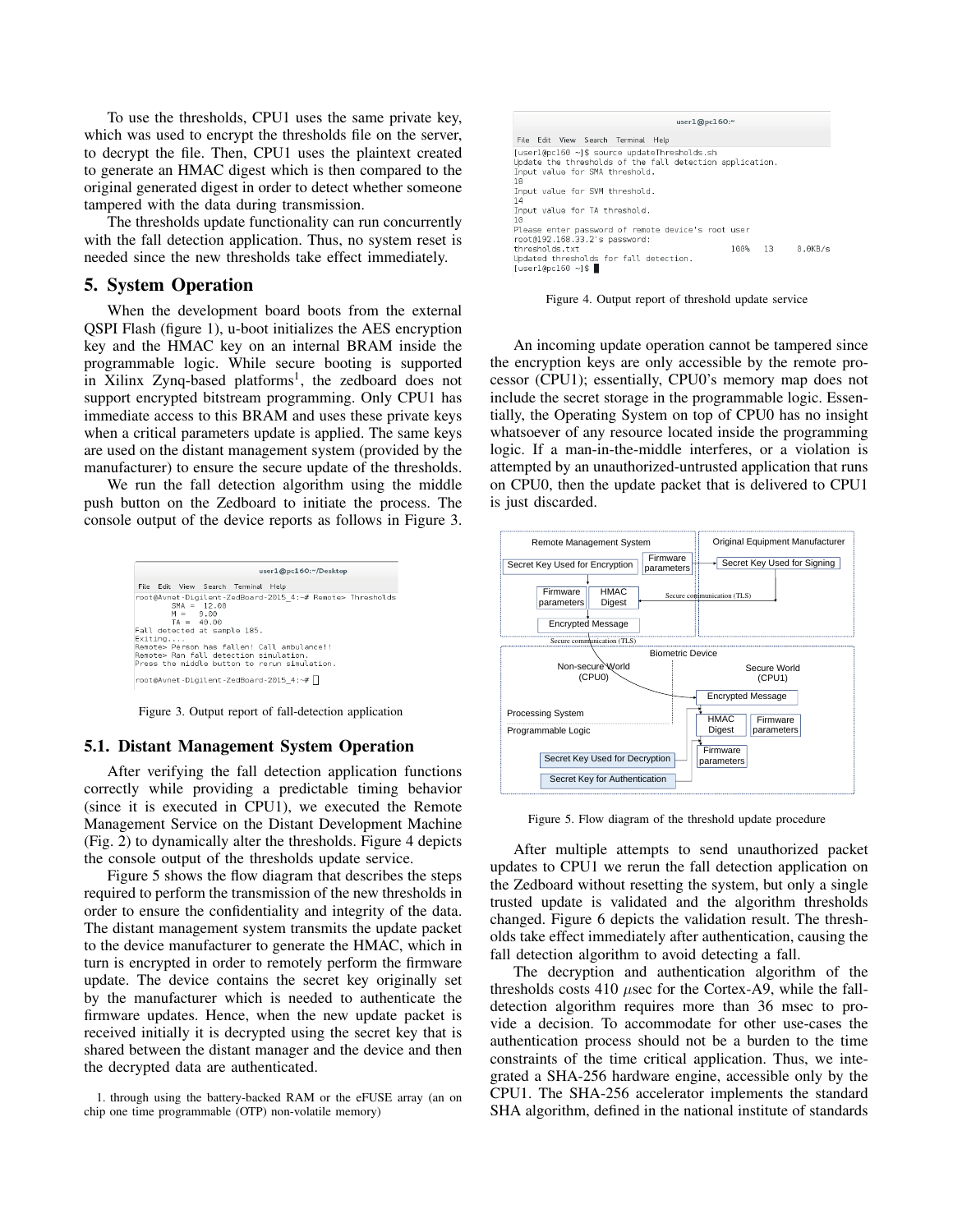

Figure 6. Output of Fall Detection Algorithm after updating the thresholds

and technology (NIST) as a U.S. federal information processing standard (FIPS) 180-3. The SHA-256 engine digest a message down to a 256-bit result in less than 70 10ns clock cycles.

#### 5.2. Secure Firmware Update

To achieve hardware isolation and attack-shielded dynamic updates, we developed the organization shown in figure 7. The key feature is that both the keys and the critical code itself are never present in the platform RAM that is directly accessible by the "normal" world or by external attacks to system memory. Hence, this extension enables a critical application to defend itself from a tampered OS.

The encrypted message is streamed to the hardware decrypt and it is buffered locally to further examine the computed SHA-256 digest. Two block RAMs (BRAMs) are maintained inside the programmable logic to store the trusted binary code; these BRAMs are memory-mapped only to CPU1's address space. Essentially, one BRAM buffer serves as a shadow memory to store a new firmware code while it is authenticated; at the same time CPU1 executes the currently active firmware that is located in the sibling buffer. The two buffers are used interchangeably in a seamless way, since the CPU1 is notified by a returned address pointer in the active buffer.

After CPU1 delivers the encrypted message to the hardware secure engine, CPU1 examines the status register of the hardware secure engine to identify when the new update is ready, if authentication is successful. When it is validated, the function base address is retrieved and CPU1 invokes the new code from the internal BRAM. Even if an evildoer manages to gain control of CPU1, there is no path for CPU1 to write to its internal code memory, the BRAM buffer. The hardware write port of this BRAM buffer is internally controlled by the secure engine. Hence, notice that *only after authentication a new firmware can be transferred in the BRAM*. Our low-level driver of the hardware secure engine provides the next application programming interface call to the CPU1.

status\_t compute\\_SMA ( sma\_value\_t (\*callback)(accelerometer\_t agent, void \*data), void \*data )

As a proof of concept we developed the critical computation of the SMA value (i.e., equation (1)) in two different codes. When the device boots the first version of the SMA code runs and during the operation we transmit an update with the second version of the SMA function. CPU1 after validating the new update in 2.16ms, CPU1 discovers the trusted/secure function to compute the Signal Magnitude Area (SMA) value in the internal BRAM and then uses this callback function pointer to process the current data samples.



Figure 7. Hardware supported firmware updating through full decryption and authentication and code RAM configuration in hardware; notice that CPU1 has only read access to code RAM by hardware construction, while intermediate code variables of equations (1),(2) and (3) are kept in registers.

Additionally, inspired by the Trusted Platform Module (TPM) specification of the Trusted Computing Group (TCG) [13] we developed a Device Configuration Register, hereby named DCR, to securely store and attest the state of the device by essentially maintaining a device firmware update metric. The particular integrity metric that forms the device state is measured as cryptographic hash. Actually the DCR can not be simply overwritten with a new value, but only be extended with a new measurement. The new value of the extended DCR is computed as follows:  $DCR_{NEW}$  =  $HF(DCR_{OLD} \parallel$  value to add) where HF is a cryptographically secure hash function with a block size of 256-bits. In this alternative realization it is computed by the SHA-256 hardware core. Through this metric the distant manager can identify the device status. The hardware cost is dominated by the area occupied by the SHA-256 core of 2412 LUTs.

Despite the successful progress of modern techniques such as return-oriented programming (ROP) [30] that can easily circumvent executable space protection in both x86 (NX bit) and ARMv8-M architecture (eXecute-Only-Memory, XOM [31]), our proposed method ensures the firmware to run in isolated private memory space and only after it has been cryptographically validated. Our target to achieve runtime firmware updates is free from code reuse attacks and thus free from complex software or hardware solutions against ROP like control-flow integrity (CFI) to restrict program execution to a pre-defined control-flow graph (CFG) or code randomization (e.g., ASLR). These can still have impact to the Linux environment but there is no way to bypass the proposed defense mechanism on the isolated firmware.